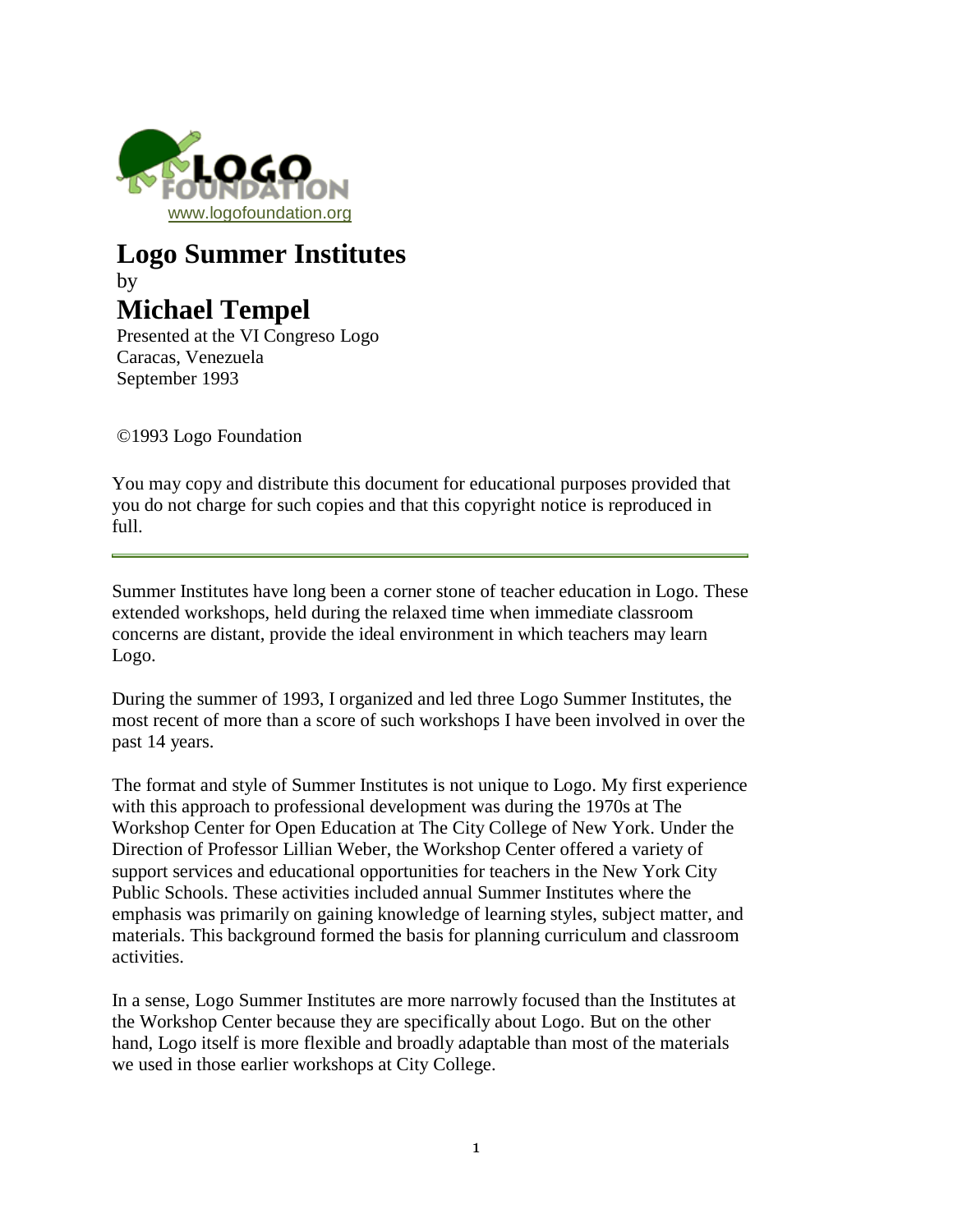# **Three Districts**

The 1993 Logo Summer Institutes were conducted in three very different school districts in the United States: The St. Paul, Minnesota Public Schools, New York City Community School District 3, and the Caldwell-West Caldwell, New Jersey Public Schools.

#### **New York City Community School District 3**

District 3 is one of 32 local districts within the New York City Public School system. It serves an economically and ethnically diverse population of 14,000 kindergarten through ninth grade students in 41 schools and programs.

Three teachers from two District 3 schools began using Logo in 1980 as part of The New York Academy of Sciences Computers in Schools Project, one of the first Logo school projects outside the immediate orbit of MIT. From that modest beginning Logo has spread throughout the district.

The district now has two "Computer Schools," one at the elementary level and the other a middle school, with high densities of computers and extensive use of Logo. In many other schools, Logo forms the foundation of the computer education program. All District 3 schools have Logo.

Over the years District 3 has offered short Logo workshops and teachers have also taken advantage of the many Logo courses, seminars, and other support activities that are available in New York. But, there had been no major summer workshop for more than ten years. The 1993 Logo Summer Institute was planned in order to fill this need. This was seen as especially important for the many new teachers who have come into District 3 with little or no Logo experience. Forty teachers from ten schools attended the Summer Institute.

#### **St. Paul Public Schools**

St. Paul, Minnesota has 66 public schools serving 38,000 students. The St. Paul Logo Project has been a collaborative effort among the Public Schools, several local universities and companies, MIT, Logo Computer Systems and, more recently, the Logo Foundation. Logo Institutes have been held every summer for the past 12 years. Approximately 350 teachers from half the schools in St. Paul have attended one or more of these workshops over the years. Currently 20 schools are actively involved in the Logo Project.

#### **Caldwell - West Caldwell Public Schools**

Caldwell is a suburban community 30 miles west of New York City with six schools serving 3000 students. Logo has been used in a limited way over the past ten years in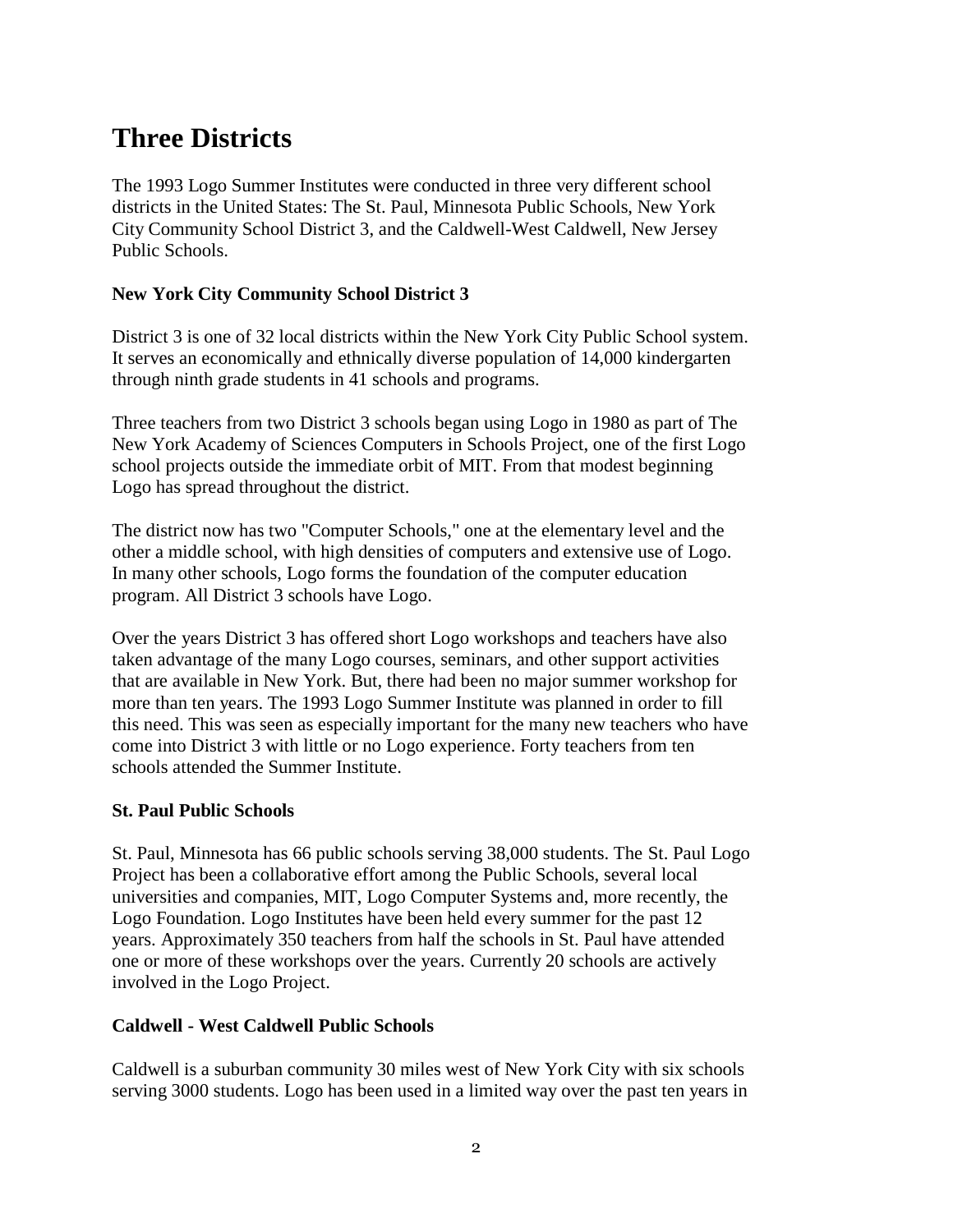the lower elementary grades.

Computer use has recently been expanded with new acquisitions of hardware and software supported by increased staff development activities. At the elementary level (grades kindergarten through five) there are two or three computers in each classroom. All teachers attended a series of Logo workshops during the 1992 - 1993 school year. All teachers use Logo with their students. The 1993 Logo Summer Institute was attended by 20 teachers representing 40% of the district's elementary school teaching staff.

In spite of the unique history and circumstances of each of these districts, there were great similarities among the three workshops. Each workshop ran for four or five full days Staffing of each workshop included several experienced teachers acting as facilitators (a term I prefer over "instructors") along with me. This approach not only served to make workshops with 20 to 40 participants manageable, but it also reinforced the expertise of each district's own staff members. In Caldwell and District 3 several children also assisted the participants.

Each Institute was comprised of three main components:

#### **Logo Lab**

This aspect of the Institutes accounted for 75% to 80% of the total time. Each participant had a computer, Logo software, and an assortment of reference materials, tutorials, activity cards, and project books. For beginners the goal was familiarization with Logo. Experienced people developed skills by working on a project in a chosen area. The Logo Lab also served as a model for the work teachers would later do with their students. (One aspect of this modeling was that people of all levels of expertise could be served in the same workshop. "Tracking" is not needed.)

The version of Logo chosen in all three districts was LogoWriter. The project books, activity cards, and reference guides that come with this software were used extensively. Beginners were encouraged to work through one of the introductory project books. Experienced people were guided to more advanced projects in the LogoWriter materials and to other activity sheets and books that were provided.

As a culminating activity of each Institute participants presented their projects to the entire group.

#### **Issue and Ideas**

Participants were provided with articles and excerpts from books. These recommended readings formed the basis for daily discussions about educational issues and ideas related to Logo. In District 3 and Caldwell, the readings were specifically about Logo. Over the week discussion topics moved from general issues of learning and teaching towards the specifics of classroom use of Logo. In St. Paul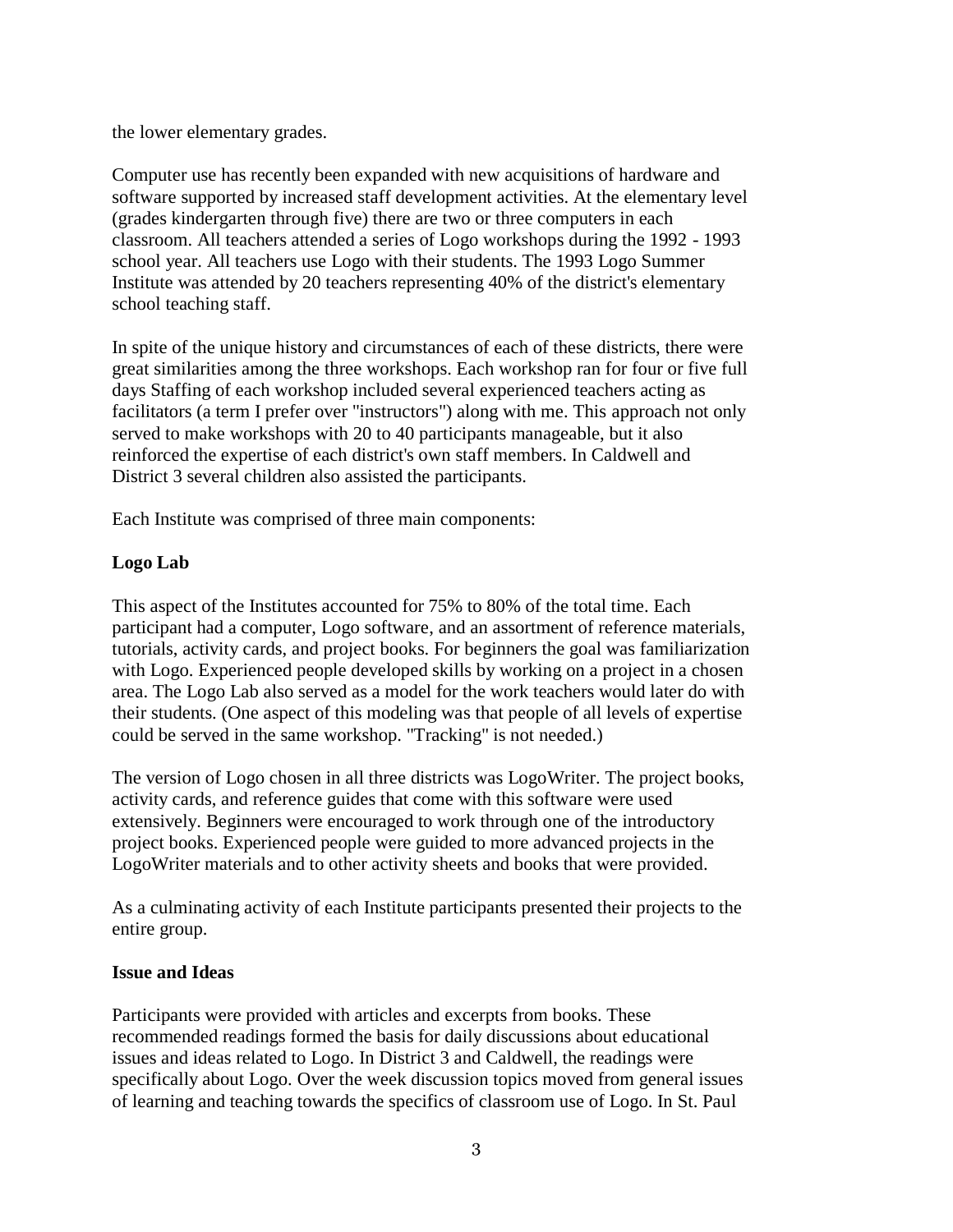the readings and discussions focused on broader issues of education and society and were not specifically about Logo.

#### **Classroom Practice**

Teachers met with colleagues in the same school to make concrete plans for implementation of Logo in their classrooms and computer labs during the coming school year. In St. Paul, these meetings were held during extended lunch periods of an hour and a half each day. In all three workshops, descriptions of classroom projects written by teachers, and sample projects on disk and video provided concrete examples of the kinds of Logo work done with children.

## **Follow-up Activities**

Additional professional development activities are planned for the 1993 - 1994 school year in each of the three districts.

In St. Paul, there will be two workshops, each a day and a half long, for the same teachers who attended the summer Institute. The first of these workshops will provide an introduction to Logo and robotics using LEGO Logo. The topic of the second workshop will be determined at a later date. Preceding each of the two follow-up workshops I will conduct a one-day "advanced" Logo session for the facilitators

Experienced St. Paul teachers will also lead a six session Logo Seminar where teachers will bring their Logo problems to be discussed and solved in the group.

In Caldwell, there will be 16 days devoted to Logo workshops during the 1993 - 1994 school year. The content and format are currently being determined. Similarly, in District 3, follow-up activities are now being planned. Teachers in both of these districts are also able to avail themselves of a range of Logo activities in the New York area. These include meetings and seminars run by the New York Logo Users Group, and electronic bulletin boards with Logo activity.

## **Bibliography of Logo Summer Institute Materials**

#### **Software and Documentation**

LogoWriter Primary (Logo Computer Systems, Inc.) LogoWriter Intermediate (Logo Computer Systems, Inc.) LogoWriter Secondary (Logo Computer Systems, Inc.) Introducing LogoWriter (Logo Computer Systems, Inc.)

#### **Video**

African Textiles (Logo Foundation) A Revolution of Opportunities (Omar Dengo Foundation)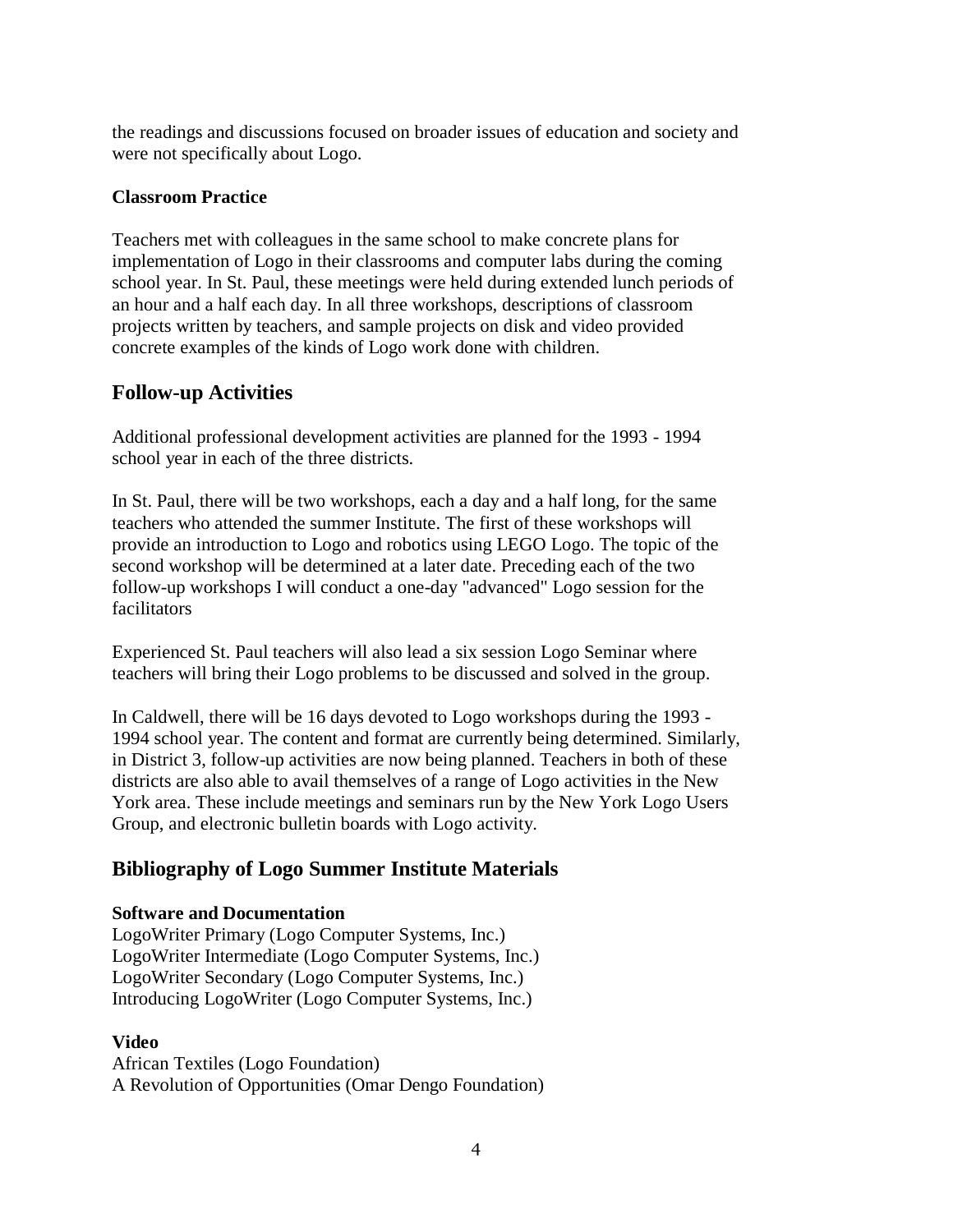Seymour Papert On Logo (Logo Foundation) Seymour Papert On LogoWriter (Logo Foundation) Talking Turtle (Public Broadcasting System)

#### **Books and Articles**

Abelson, Hal and diSessa, Andrea *Turtle Geometry*, MIT Press, 1981

Bull, Glen and Tipps, Steve "Problem Spaces in a Project-Oriented Logo Environment" *The Computing Teacher*, December/January 1983/1984

Fire Dog, Peter "Exciting Effects of Logo in an Urban Public School System" *Educational Leadership*, September, 1985

Goldenberg, E. Paul and Feurzeig, Wallace *Exploring Language with Logo*, MIT Press, 1987

Harper, Dennis O. "Cross-Cultural Transfer of a Programming Language" *T.H.E. Journal*, August 1992

Harvey, Brian *Computer Science Logo Style*, MIT Press, 1985

Papert, Seymour "New Cultures From New Technologies" *BYTE* September 1980

Papert, Seymour "Computer as Mudpie" *Classroom Computer Learning*, January 1984

Papert, Seymour *The Children's Machine*, Basic Books, 1993

Papert, Seymour *Mindstorms*, Basic Books, 1980

Reich, Robert *The Work of Nations*, Vintage Books, 1992

Rosen Marian "Lego Meets Logo" *Classroom Computer Learning*, April 1988

Sternberg, Robert J. *The Triarchic Mind*, Viking, 1988

Soloman, Cynthia *Computer Environments for Children*, MIT Press 1985

#### **Projects**

Allen, Laura *Cityscapes*, Logo Foundation, 1993

Kraft, Helen "Logo Animals" Unpublished, St. Paul Public Schools, 1992

Mihich, Orlando *African Textiles*, Logo Foundation 1993